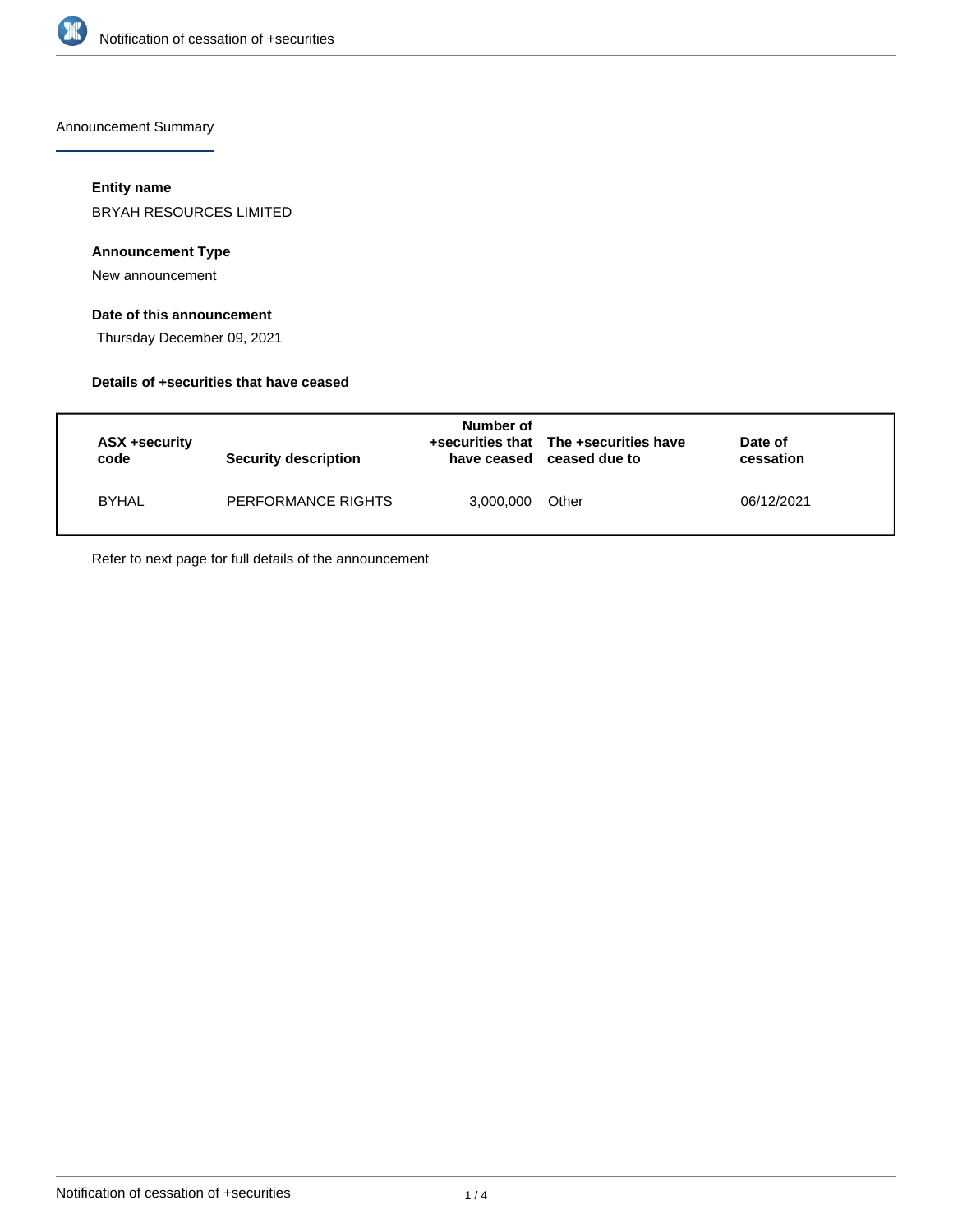

Part 1 - Announcement Details

#### **1.1 Name of +Entity**

BRYAH RESOURCES LIMITED

We (the entity named above) provide the following information about our issued capital.

**1.2 Registered Number Type** ABN

**Registration Number** 59616795245

**1.3 ASX issuer code** BYH

**1.4 The announcement is** New announcement

## **1.5 Date of this announcement**

9/12/2021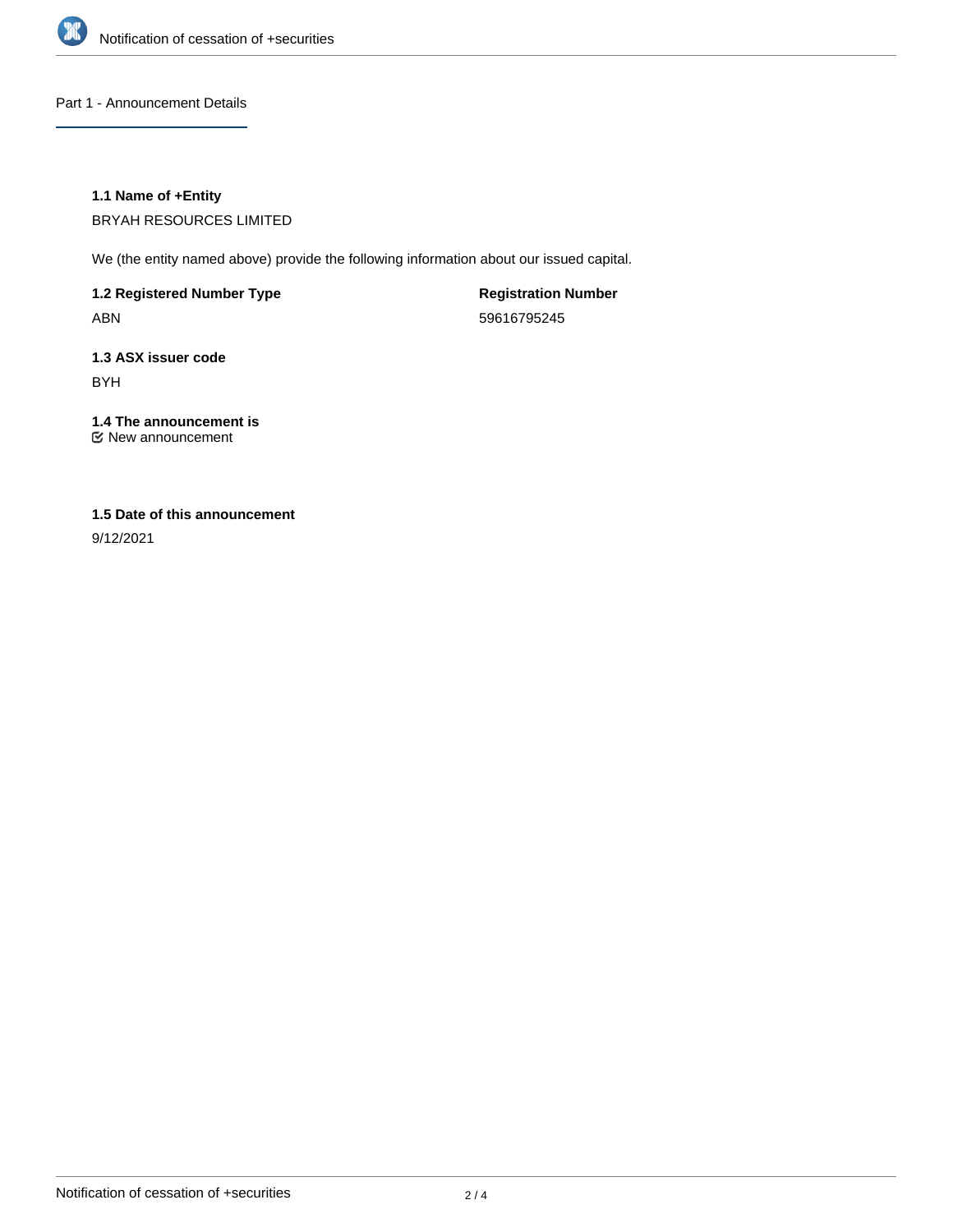

#### Part 2 - Details of +equity securities or +debt securities that have ceased

# **ASX +Security Code and Description** BYHAL : PERFORMANCE RIGHTS **Unquoted +equity securities that have ceased Number of securities that have ceased** 3,000,000 **Reason for cessation Other Please provide additional details** Cancellation due to ceasing to be an Eligible Participant under Performance Rights and Options Plan **Date of cessation** 6/12/2021 **Is the entity paying any consideration for the cessation?** No

**Any other information the entity wishes to notify to ASX about the cessation?**